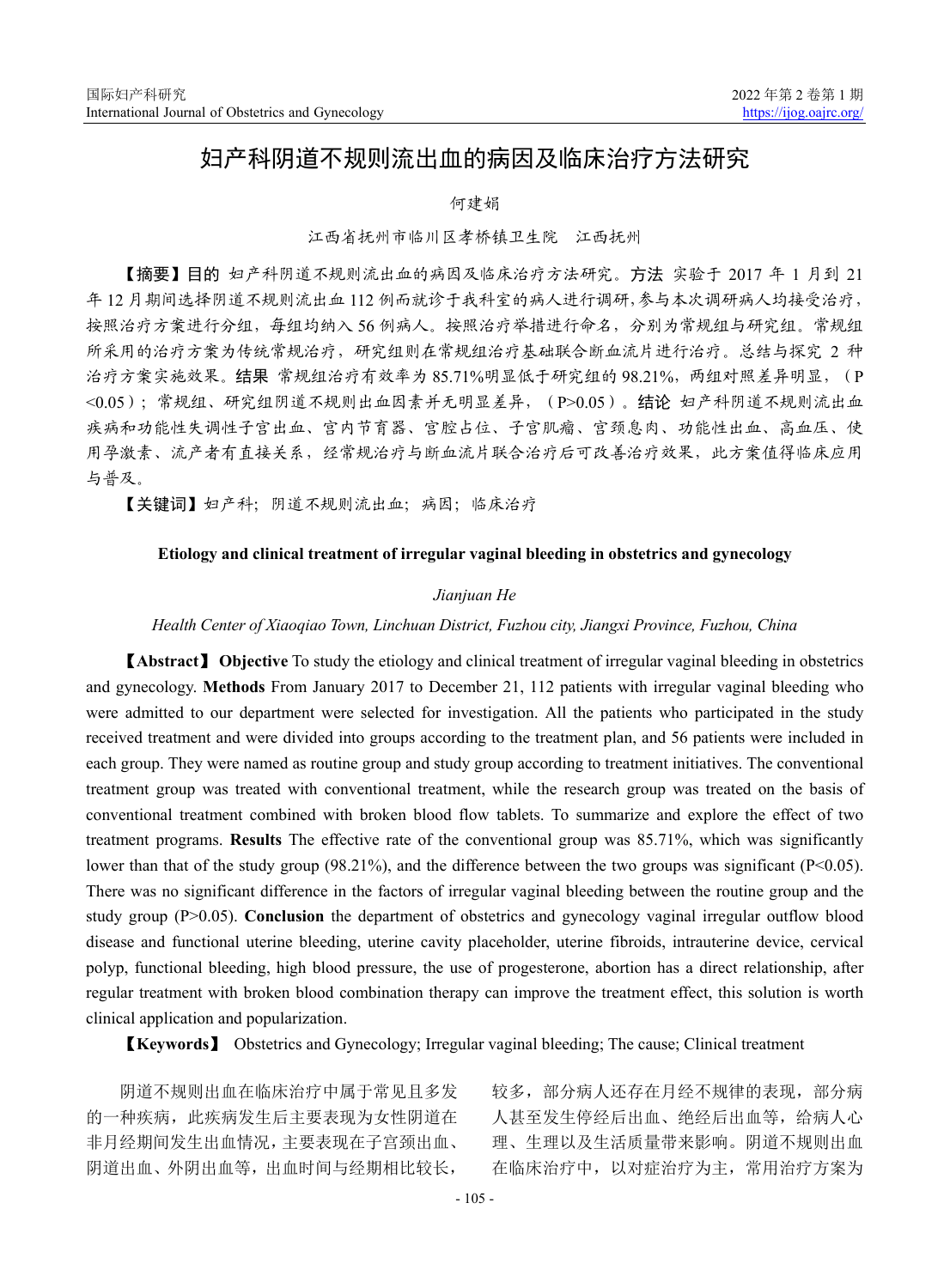抗炎、止血等治疗,虽然这种治疗方式在某种程度 上可以实现止血的目的,但效果不太理想,而我科 室为了提高治疗效果,搭配断血流片治疗。为了总 结与探究 2 种治疗方案实施效果,于 2017 年 1 月到 21 年 12 月期间选择阴道不规则流出血 112 例而就 诊于我科室的病人进行调研,具体如下。

1 资料与方法

## 1.1 一般资料

实验于 2017 年 1 月到 21 年 12 月期间选择阴道 不规则流出血 112 例而就诊于我科室的病人进行调 研,参与本次调研病人均接受治疗,按照治疗方案 进行分组,每组均纳入 56 例病人。按照治疗举措进 行命名,分别为常规组与研究组。常规组:n=56 例, 年龄在 25 岁至 56 岁之间,中位年龄为 40.59 岁。 研究组: n=56 例, 年龄在 26 岁至 56 岁之间, 中位 年龄为 40.62 岁。参与本次调研的病人一般资料经 对照并无明显差异,无统计学意义(P>0.05)。所 有病人经过严格的检查和诊断符合本次阴道不规则 出血诊断标准,并且没有其他脏器疾病或者全身性 疾病。 此外所有病人均签署了再知情同意书。

1.2 实验方法

常规组所采用的治疗方案为传统常规治疗,具 体如下:对病人实施阴道镜检查、宫颈刮片检查、 常规妇科检查,同时分析与总结病人阴道不规则出 血原因。同时对病人实施止血、消炎、清宫术等治 疗,

研究组则在常规组治疗基础联合断血流片进行 治疗,具体如下:对病人实施阴道镜检查、宫颈刮 片检查、常规妇科检查,同时分析与总结病人阴道 不规则出血原因。进行止血、消炎、清宫术以及断 血流片进行治疗,用药方式为口服用药,每天服用 /3 次,每次服用/5 片,15 天为 1 个疗程,连续服药 2 个疗程。在治疗期间告知病人不要服用其他药物, 避免给治疗效果造成影响,另外了解病人治疗情况, 对病人不良反应进行观察,同时制定对症干预措施。

1.3 指标观察

总结治疗结果:(1)治疗有效率:采用显著、 显效、无效方式进行表述,显著说明病人阴道不规 则出血症状显著改善;显效说明病人阴道不规则出 血症状有所改善;无效说明上述情况均为达到。治 疗有效率为显著+显效。(2)阴道不规则出血因素 总结。

# 1.4 统计学方法

对结果进行讨论,使用统计学软件 SPSS 19.0 处理数据,正态计量数据用"Mean±SD"表示,计 数资料采用例数或百分比表示,正态,方差齐资料 组间比较采用 t 检验, 样本率的比较采用卡方检验, P<0.05 为差异有统计学意义。

2 结果

2.1 常规组、研究组治疗有效率对照

常规组: n=56 例病人, 治疗结果为显著者/27 例、显效者/21 例、无效者/8 例,有效率为 48/56 (85.71%);研究组:n=56 例病人,治疗结果为显 著者/36 例、显效者/19 例、无效者/1 例,有效率为 55/56(98.21%),常规组治疗有效率为 85.71%明显 低于研究组的 98.21%, 两组对照差异明显,  $(P<0.05)$ 

2.2 常规组、研究组阴道不规则出血因素总结

常规组: n=56 例病人, 诱发因素为功能性失调 性子宫出血者/27 例、构成比为 27/56 (48.21); 宫 内节育器者/4 例、构成比为 4/56(7.14);宫腔占 位者/9 例、构成比为 9/56 (16.07); 子宫肌瘤者/5 例、构成比为 5/56 (8.93); 宫颈息肉者/4 例、构 成比为 4/56 (7.14): 功能性出血者/3 例、构成比 为 3/56(5.36);高血压者/1 例、构成比为 1/56(1.79); 使用孕激素者/1 例、构成比为 1/56(1.79);流产 者/2 例、构成比为 2/56 (5.57); 研究组: n=56 例 病人,诱发因素为功能性失调性子宫出血者/28 例、 构成比为 28/56(50);宫内节育器者/5 例、构成比 为 5/56(8.93);宫腔占位者/8 例、构成比为 8/56 (14.29);子宫肌瘤者/4 例、构成比为 4/56(7.14); 宫颈息肉者/2 例、构成比为 2/56 (5.57): 功能性 出血者/4 例、构成比为 4/56(7.14);高血压者/1 例、构成比为 1/56(1.79);使用孕激素者/1 例、 构成比为 1/56(1.79);流产者 /3 例、构成比为 3/56 (5.36),常规组、研究组阴道不规则出血因素并 无明显差异, (P>0.05)。

3 讨论

阴道不规则流出血在临床治疗中属于常见且多 发疾病,此疾病具备发病率高的特点,据临床不完 全收集与统计资料证实,最近几年因阴道不规则流 出血而就诊于我科室的病人呈逐年增高趋势。阴道 不规则流血即内外生殖器无明显器质性病变的不规 则阴道出血。阴道出血是妇科的常见症状。血自阴